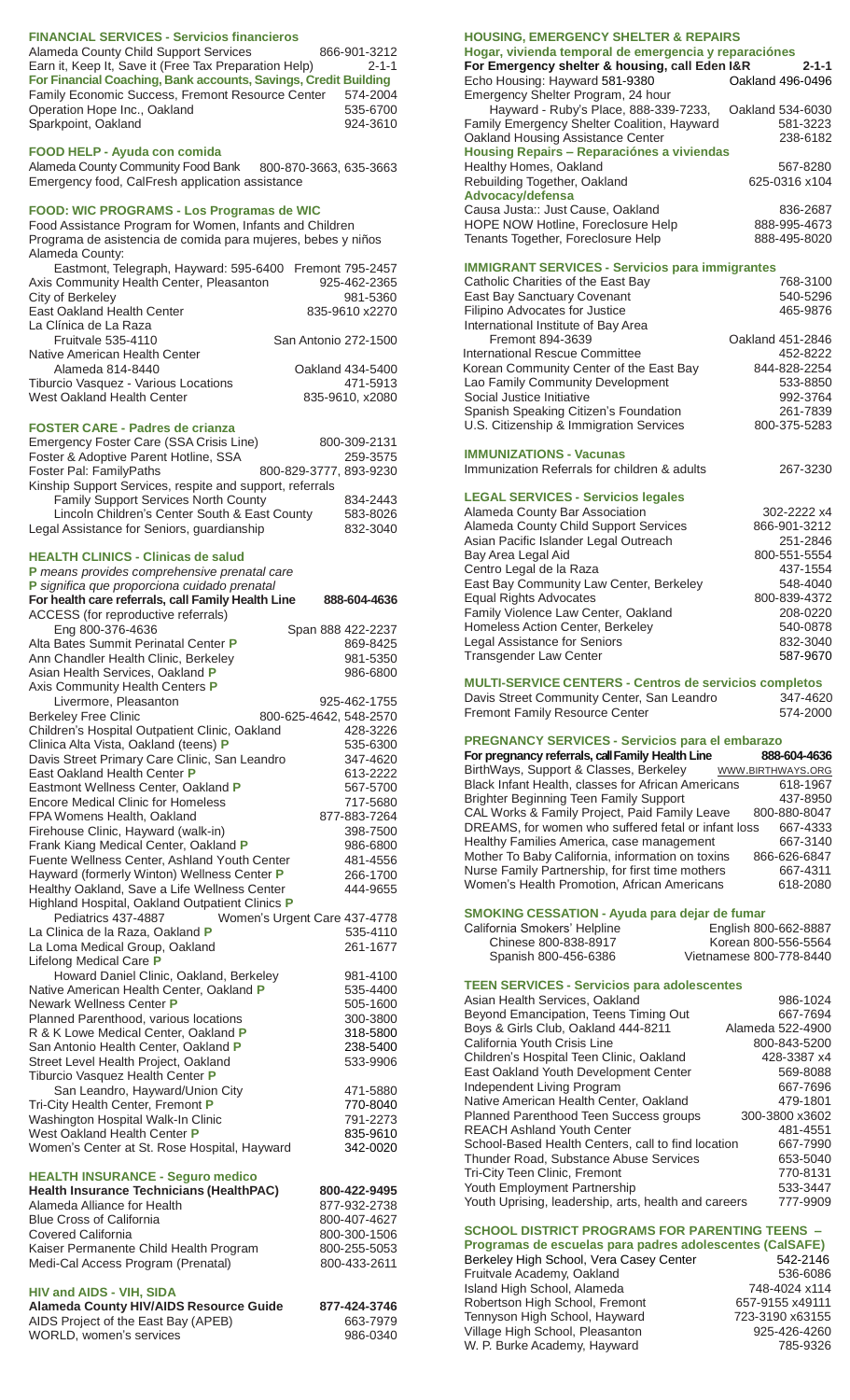| <b>CHILD CARE - Cuidado infantil</b>                      |                |
|-----------------------------------------------------------|----------------|
| 4 C's, South County                                       | 582-2182 x3198 |
| Banana Child Care Referral                                | 658-0381       |
| Child Care Links, referrals, Livermore                    | 925-417-8733   |
| Head Start 3-5 years / Early Head Start 0-3 years:        |                |
| Alameda 629-6350, Berkeley 848-9092, Emeryville 601-8674, |                |
| Hayward 796-9512 x2, Oakland 238-3165,                    |                |
| Unity Council-Oakland 533-9926                            |                |

## **CHILDREN'S HEALTH SERVICE - Servicios de salud para niños.**

| Also see HEALTH CARE / CLINICS - Refiérase a las Clínicas de Salud |              |
|--------------------------------------------------------------------|--------------|
| For well-child exams call Family Health Line                       | 888-604-4636 |
| Asthma Start Program                                               | 383-5181     |
| California Poison Control System                                   | 800-222-1222 |
| Highway Patrol, Car Seat Help                                      | 450-3821     |

## **CHILDREN with SPECIAL NEEDS - Niños con necesidades**

| especiales                                                           |                |
|----------------------------------------------------------------------|----------------|
| <b>Family Resource Network</b>                                       | 547-7322       |
| <b>Building Blocks Therapeutic Preschool</b>                         | 434-7990       |
| California Children's Services, CCS, OT PT                           | 208-5970       |
| Children's Hospital (UCSF Benioff), Oakland                          |                |
| Developmental & Behavioral Pediatrics                                | 428-3351       |
| Neonatal Follow-up                                                   | 428-3006       |
| Speech & Language Center                                             | 925-979-3440   |
| East Bay Agency for Children, Therapeutic Nursery                    | 655-4896 x6103 |
| Regional Center of the East Bay                                      | 618-6100       |
| For behavior and development issues                                  |                |
| Through the Looking Glass, disabled parent or child                  | 848-1112       |
|                                                                      |                |
|                                                                      |                |
| <b>COUNSELING SERVICES - Servicios de consejería</b>                 |                |
| ACCESS, 24-hour line Eng/Span/Chin                                   | 800-491-9099   |
| <b>FamilyPaths hotline, Eng/Span</b>                                 | 800-829-3777   |
| A Better Way                                                         | 601-0203       |
| <b>Alameda Family Services</b>                                       | 629-6300       |
| <b>Asian Community Mental Health Services</b>                        | 451-6729       |
| <b>Brighter Beginnings Mental Health Services</b>                    | 903-7500       |
| Building Hope Early Childhood Mental Health Program, BHCS 481-4203   |                |
| City of Berkeley Family, youth & Children Services                   | 981-5280       |
| CHAA (Community Health for Asian Americans)                          | 835-2777       |
| Children's Hospital (UCSF Benioff) - Infant & Early Childhood Mental |                |
| Health Program, Eng/Span                                             | 428-3407       |

| Jewish Family & Community Services of the East Bay | 704-7475       |
|----------------------------------------------------|----------------|
| La Clinica de la Raza, Casa del Sol Mental Health  | 535-6200       |
| Pathways Counseling Center, Girls Inc.             | 357-5515       |
| Portia Bell Hume Center                            | 745-9151       |
| Tiburcio Vasquez Health Center Behavioral Health   | 471-5907 x3774 |
| West Coast Children's Oakland                      | 269-9030       |

## **DENTAL CARE**

| <b>Highland Hospital Dental Clinic</b>                   | 437-6575 |
|----------------------------------------------------------|----------|
| Office of Dental Health, Healthy Kids, Healthy Teeth and |          |
| Resources for Prenatal and Adult dental care             | 208-5910 |

| DOMESTIC VIOLENCE and SEXUAL ASSAULT HELP<br>Ayuda para victimas de violencia domestica y asalto sexual<br><b>Alameda County Family Justice Center</b><br>Also call for DV Resource Guide copies | 267-8800     |
|--------------------------------------------------------------------------------------------------------------------------------------------------------------------------------------------------|--------------|
| <b>Child Abuse Hotline (CPS)</b>                                                                                                                                                                 | 259-1800     |
| <b>Shelter Referrals</b>                                                                                                                                                                         | $2 - 1 - 1$  |
| <b>Adult Protective Services</b>                                                                                                                                                                 | 577-3500     |
| A Safe Place, Oakland                                                                                                                                                                            | 536-7233     |
| Bay Area Women Against Rape, 24-hour line                                                                                                                                                        | 845-7273     |
| Building Futures with Women and Children, San Leandro                                                                                                                                            |              |
|                                                                                                                                                                                                  | 866-292-9688 |
| Highland Hospital Sexual Assault Center                                                                                                                                                          | 534-9290     |
| National Domestic Violence Hotline                                                                                                                                                               | 800-799-7233 |
| Ruby's Place, Hayward                                                                                                                                                                            | 888-339-7233 |
| Safe Alternatives to Violent Environments, Fremont                                                                                                                                               | 794-6055     |
| 925-449-5842 or 1-800-884-8199<br>Tri-Valley Haven, Livermore                                                                                                                                    |              |
| DRUG and ALCOHOL TREATMENT - Tratamiento para el<br>abuso de drogas y alcohol                                                                                                                    |              |
| ACCESS, 24-hour line Eng/Span/Chin                                                                                                                                                               | 800-491-9099 |
| Alanon and AlaTeen                                                                                                                                                                               | 276-2270     |
| Alcoholics Anonymous                                                                                                                                                                             | 839-8900     |
| Narcotics Anonymous                                                                                                                                                                              | 444-4673     |
| <b>EMPLOYMENT SERVICES - Servicios de empleo</b>                                                                                                                                                 |              |

**California Employment Development Dept. 800-300-5616 East Bay Works Career Centers, 7 locations 866-329-6757**

| <b>FAMILY SUPPORT - Apoyo familiar</b>                          |                |
|-----------------------------------------------------------------|----------------|
| <b>Child Protective Services</b>                                | 259-1800       |
| <b>FamilyPaths, Eng/Span</b>                                    | 800-829-3777   |
| 4 C's, Parenting Classes:<br>Fremont 713-2557, Hayward 582-2182 |                |
| Alameda Family Services, Xanthos                                | 629-6300       |
| Bananas Group and Counseling, North County                      | 658-7353       |
| Brighter Beginnings (Teens, Fathers)                            | 903-7500       |
| Family Health Promotion (ClubMom), select zip codes             | 618-2080       |
| Help Me Grow, birth to 5 years                                  | 888-510-1211   |
| Native American Health Center, Groups                           | 434-5421       |
| <b>Tiburcio Vasquez Health Center, Family Support</b>           | 471-5907 x3711 |
| <b>FATHERS SERVICES - Servicios para padres</b>                 |                |

# Bananas Group<br>
Fatherhood Initiative<br>
667-4343

Fatherhood Initiative